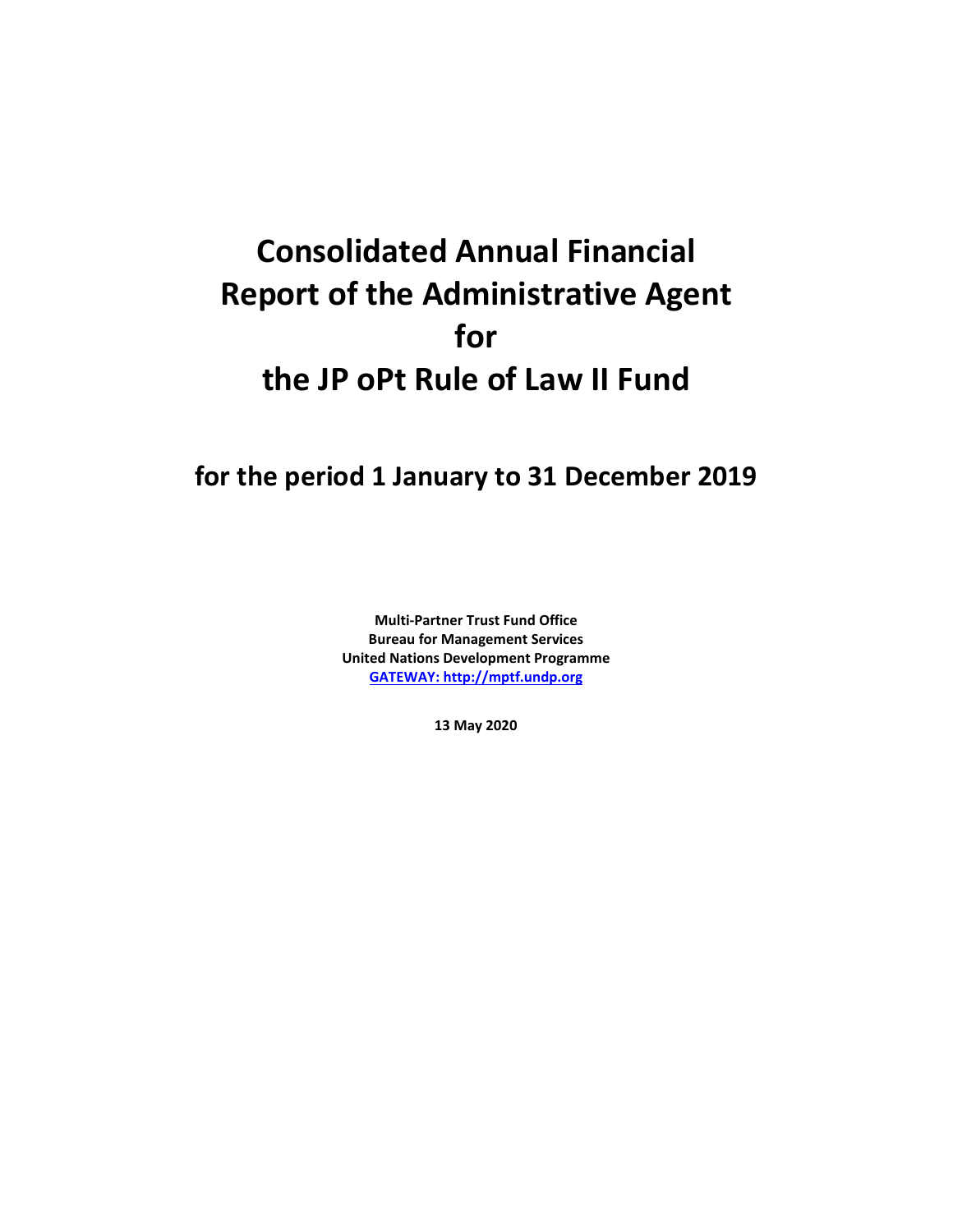#### **PARTICIPATING ORGANIZATIONS CONTRIBUTORS**



United Nations Development Programme



United Nations Children's Fund



UNWOMEN



NETHERLANDS, Government of



SWEDISH INT'L DEVELOPMENT COOPERATION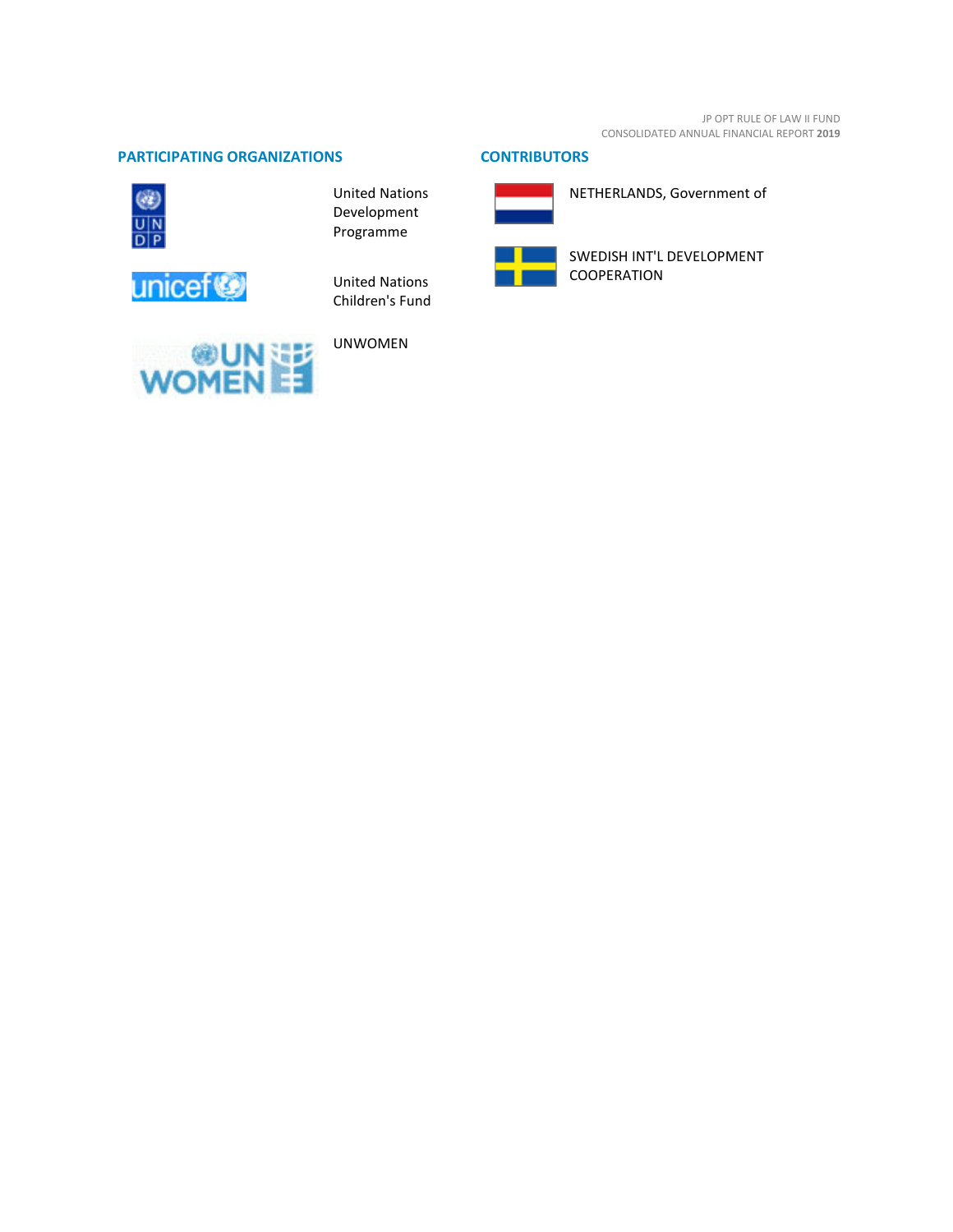#### **DEFINITIONS**

#### **Allocation**

Amount approved by the Steering Committee for a project/programme.

#### **Approved Project/Programme**

A project/programme including budget, etc., that is approved by the Steering Committee for fund allocation purposes.

#### **Contributor Commitment**

Amount(s) committed by a donor to a Fund in a signed Standard Administrative Arrangement with the UNDP Multi-Partner Trust Fund Office (MPTF Office), in its capacity as the Administrative Agent. A commitment may be paid or pending payment.

#### **Contributor Deposit**

Cash deposit received by the MPTF Office for the Fund from a contributor in accordance with a signed Standard Administrative Arrangement.

#### **Delivery Rate**

The percentage of funds that have been utilized, calculated by comparing expenditures reported by a Participating Organization against the 'net funded amount'.

#### **Indirect Support Costs**

A general cost that cannot be directly related to any particular programme or activity of the Participating Organizations. UNDG policy establishes a fixed indirect cost rate of 7% of programmable costs.

#### **Net Funded Amount**

Amount transferred to a Participating Organization less any refunds transferred back to the MPTF Office by a Participating Organization.

#### **Participating Organization**

A UN Organization or other inter-governmental Organization that is an implementing partner in a Fund, as represented by signing a Memorandum of Understanding (MOU) with the MPTF Office for a particular Fund.

#### **Project Expenditure**

The sum of expenses and/or expenditure reported by all Participating Organizations for a Fund irrespective of which basis of accounting each Participating Organization follows for donor reporting.

#### **Project Financial Closure**

A project or programme is considered financially closed when all financial obligations of an operationally completed project or programme have been settled, and no further financial charges may be incurred.

#### **Project Operational Closure**

A project or programme is considered operationally closed when all programmatic activities for which Participating Organization(s) received funding have been completed.

#### **Project Start Date**

Date of transfer of first instalment from the MPTF Office to the Participating Organization.

#### **Total Approved Budget**

This represents the cumulative amount of allocations approved by the Steering Committee.

#### **US Dollar Amount**

The financial data in the report is recorded in US Dollars and due to rounding off of numbers, the totals may not add up.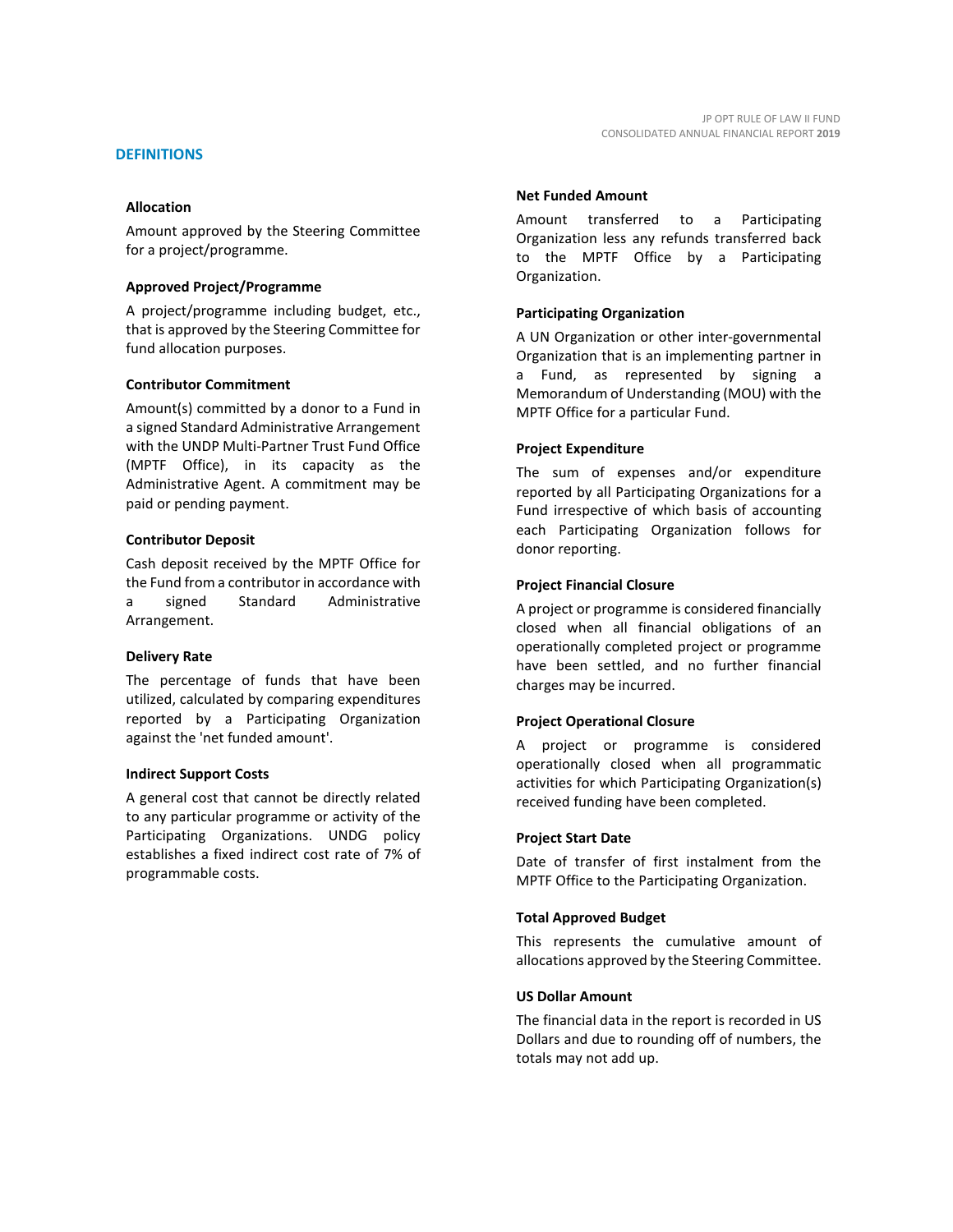#### JP OPT RULE OF LAW II FUND CONSOLIDATED ANNUAL FINANCIAL REPORT **2019**

### **TABLE OF CONTENTS**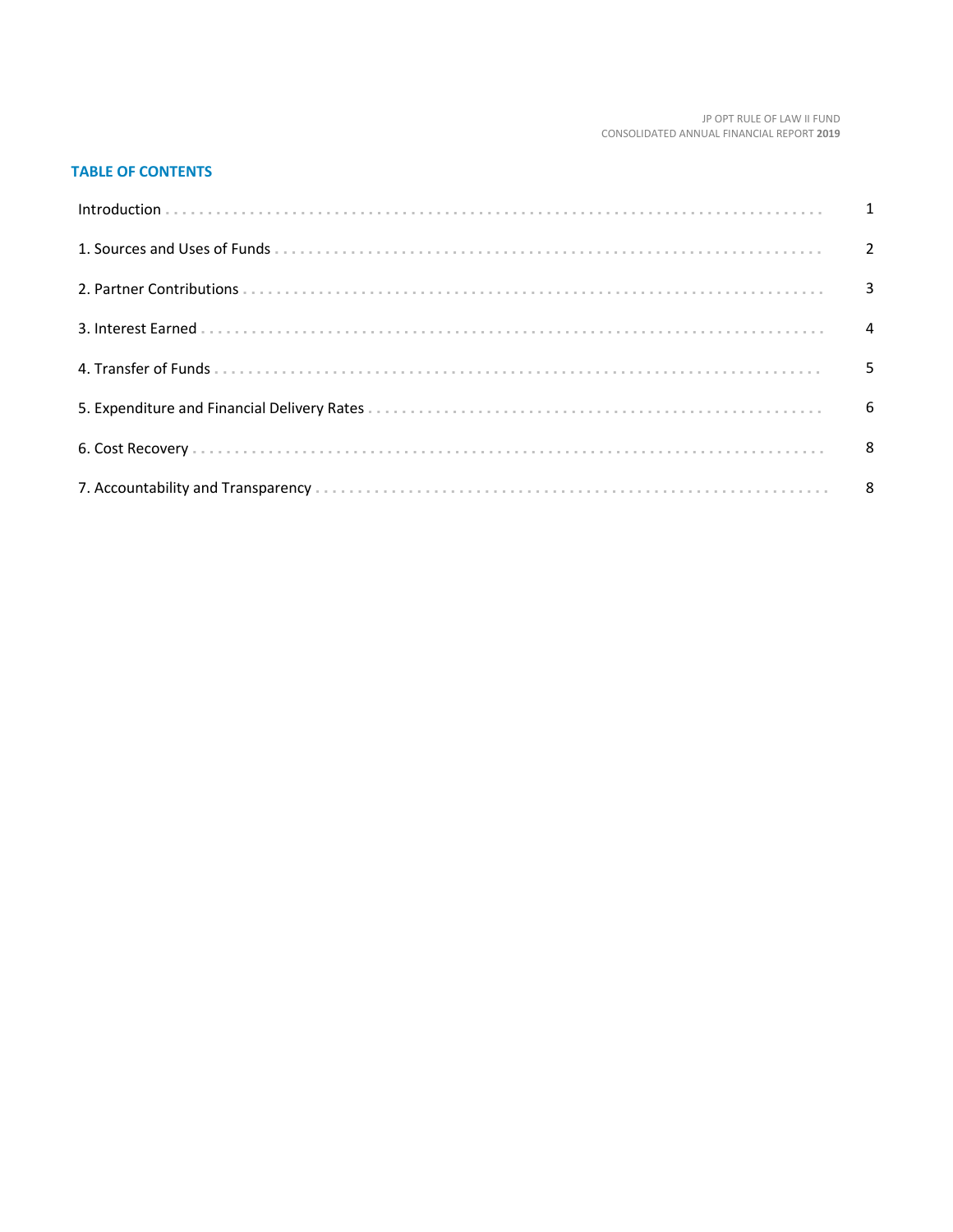#### **INTRODUCTION**

This Consolidated Annual Financial Report of the **JP oPt Rule of Law II Fund** is prepared by the United Nations Development Programme (UNDP) Multi-Partner Trust Fund Office (MPTF Office) in fulfillment of its obligations as Administrative Agent, as per the terms of Reference (TOR), the Memorandum of Understanding (MOU) signed between the UNDP MPTF Office and the Participating Organizations, and the Standard Administrative Arrangement (SAA) signed with contributors.

The MPTF Office, as Administrative Agent, is responsible for concluding an MOU with Participating Organizations and SAAs with contributors. It receives, administers and

manages contributions, and disburses these funds to the Participating Organizations. The Administrative Agent prepares and submits annual consolidated financial reports, as well as regular financial statements, for transmission to contributors.

This consolidated financial report covers the period 1 January to 31 December **2019** and provides financial data on progress made in the implementation of projects of the **JP oPt Rule of Law II Fund**. It is posted on the MPTF Office GATEWAY [\(http://mptf.undp.org/factsheet/fund/JPS10\)](http://mptf.undp.org/factsheet/fund/JPS10).

The financial data in the report is recorded in US Dollars and due to rounding off of numbers, the totals may not add up.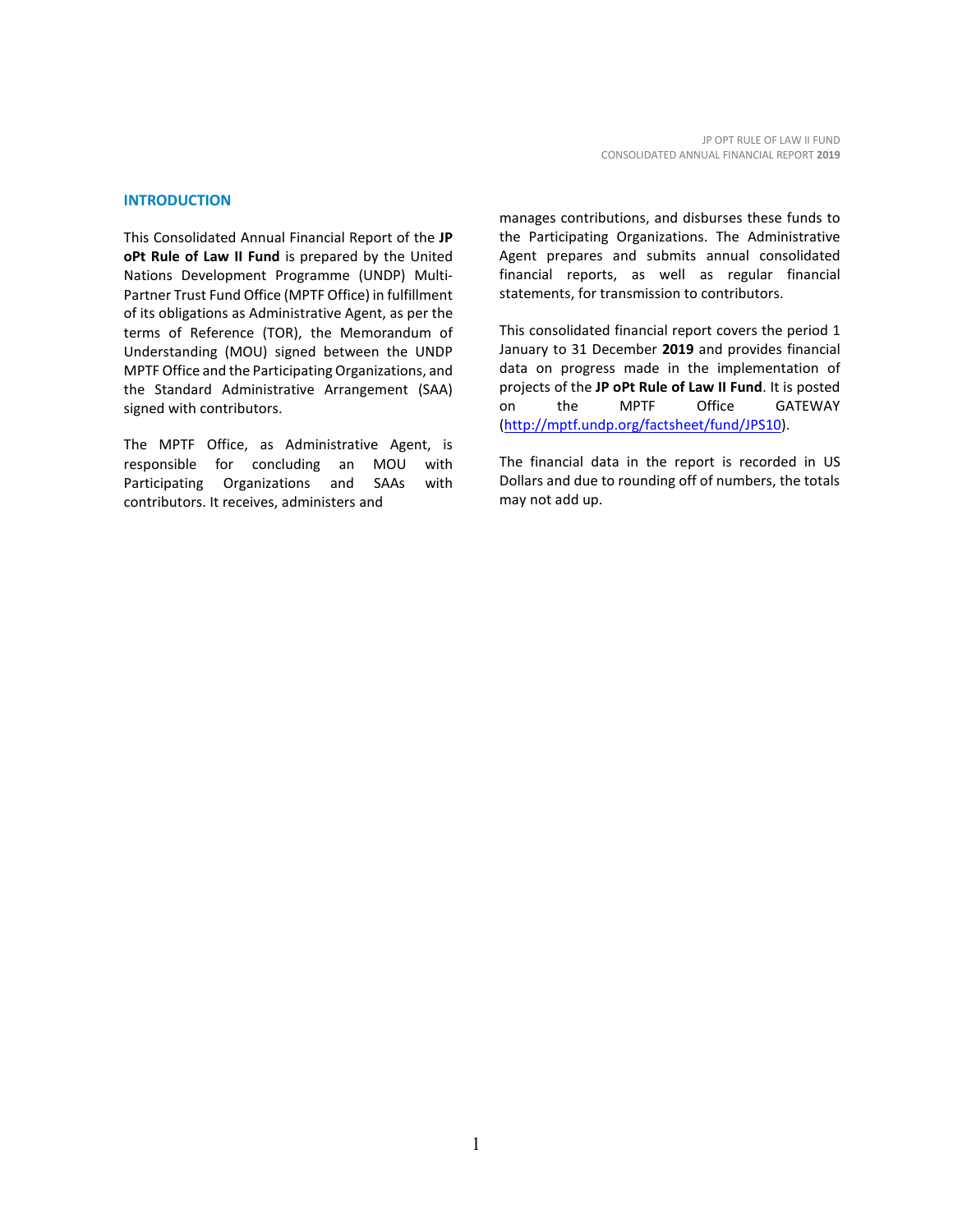#### **2019 FINANCIAL PERFORMANCE**

This chapter presents financial data and analysis of the **JP oPt Rule of Law II Fund** using the passthrough funding modality as of 31 December **2019**. Financial information for this Fund is also available on the MPTF Office GATEWAY, at the following address:

[http://mptf.undp.org/factsheet/fund/JPS10.](http://mptf.undp.org/factsheet/fund/JPS10)

#### **1. SOURCES AND USES OF FUNDS**

As of 31 December **2019**, **2** contributors deposited US\$ **11,272,149** in contributions and US\$ **7,811** was earned in interest.

The cumulative source of funds was US\$ **11,279,960**

Of this amount, US\$ **11,159,407** has been net funded to **3** Participating Organizations, of which US\$ **6,423,184** has been reported as expenditure. The Administrative Agent fee has been charged at the approved rate of 1% on deposits and amounts to US\$ **112,721**. Table 1 provides an overview of the overall sources, uses, and balance of the **JP oPt Rule of Law II Fund** as of 31 December 2019.

|                                                                 | Annual 2018  | Annual 2019            | <b>Cumulative</b> |
|-----------------------------------------------------------------|--------------|------------------------|-------------------|
| <b>Sources of Funds</b>                                         |              |                        |                   |
| Contributions from donors                                       | 4,545,455    | 6,726,694              | 11,272,149        |
| Fund Earned Interest and Investment Income                      |              | 7,811                  | 7,811             |
| Interest Income received from Participating Organizations       |              |                        |                   |
| Refunds by Administrative Agent to Contributors                 |              |                        |                   |
| Fund balance transferred to another MDTF                        |              |                        |                   |
| Other Income                                                    |              |                        |                   |
| <b>Total: Sources of Funds</b>                                  | 4,545,455    | 6,734,505              | 11,279,960        |
| <b>Use of Funds</b>                                             |              |                        |                   |
| Transfers to Participating Organizations                        | 4,500,000    | 6,659,407              | 11,159,407        |
| Refunds received from Participating Organizations               |              |                        |                   |
| <b>Net Funded Amount</b>                                        | 4,500,000    | 6,659,407              | 11,159,407        |
| <b>Administrative Agent Fees</b>                                | 45,455       | 67,267                 | 112,721           |
| Direct Costs: (Steering Committee, Secretariatetc.)             |              |                        |                   |
| <b>Bank Charges</b>                                             |              | 35                     | 35                |
| <b>Other Expenditures</b>                                       |              |                        |                   |
| <b>Total: Uses of Funds</b>                                     | 4,545,455    | 6,726,709              | 11,272,163        |
| Change in Fund cash balance with Administrative Agent           | $\mathbf{0}$ | 7,796                  | 7,797             |
| Opening Fund balance (1 January)                                | 0            | 0                      |                   |
| <b>Closing Fund balance (31 December)</b>                       | $\bf{0}$     | 7,797                  | 7,797             |
| Net Funded Amount (Includes Direct Cost)                        | 4,500,000    | 6,659,407              | 11,159,407        |
| Participating Organizations' Expenditure (Includes Direct Cost) | 1,329,2571   | 5,093,927 <sup>2</sup> | 6,423,1843        |
| <b>Balance of Funds with Participating Organizations</b>        |              |                        | 4,736,223         |

#### **Table 1. Financial Overview, as of 31 December 2019 (in US Dollars)**

.1 This total does not include expenditures utilizing funds donated by UNDP's Global Rule of Law Programme and the Spanish Agency for International Development Cooperation. Moreover, the expenditure does not reflect unreconciled advances and commitments.

<sup>2</sup>*Ibid.*

 $\frac{1}{2}$ 

3 *Ibid.*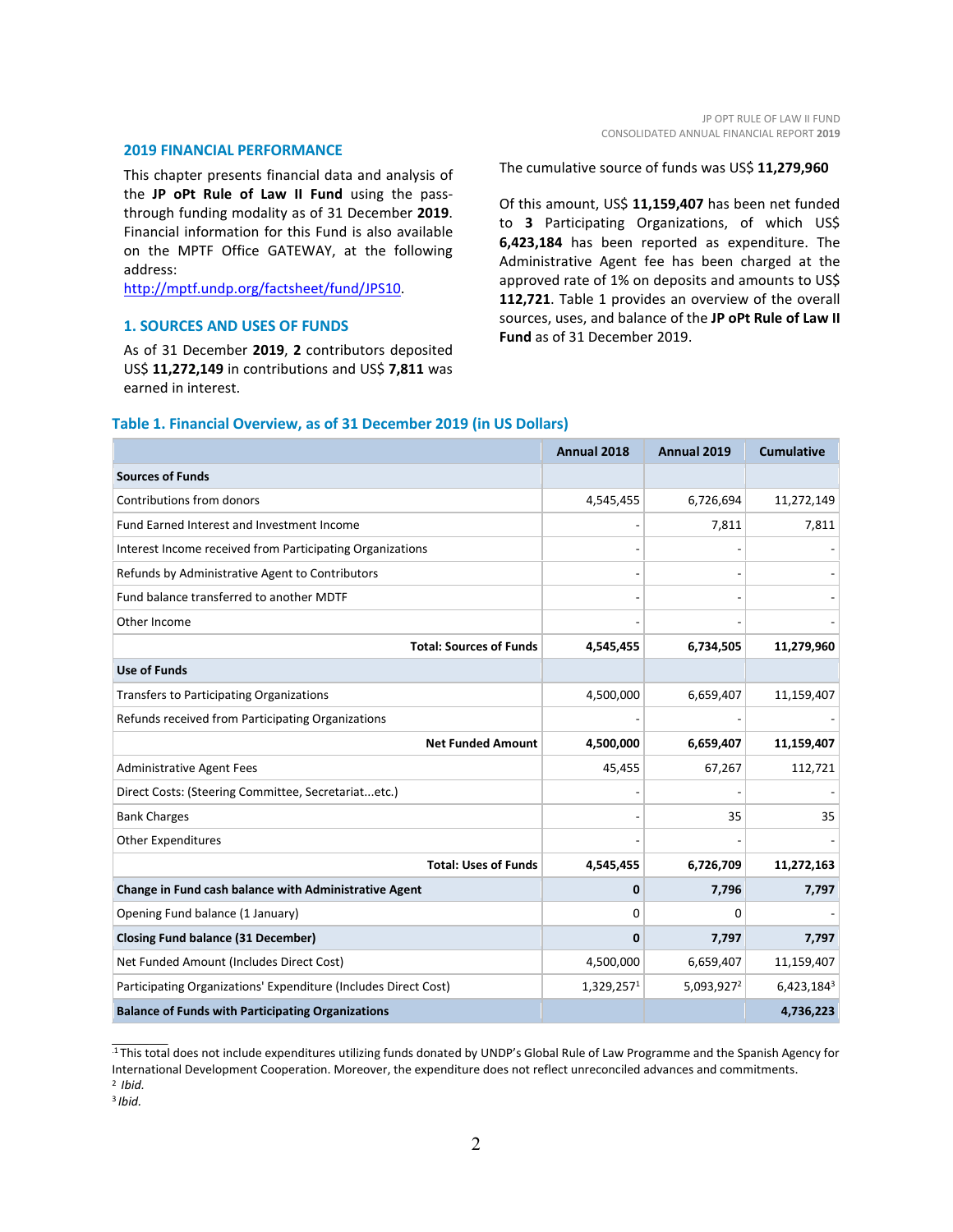#### **2. PARTNER CONTRIBUTIONS**

Table 2 provides information on cumulative contributions received from all contributors to this Fund as of 31 December **2019**.

The **JP oPt Rule of Law II Fund** is currently being financed by **2** contributors, as listed in the table below.

The table below includes commitments made up to 31<br>December 2019 through signed Standard December **2019** through signed Standard Administrative Agreements, and deposits made through **2019**. It does not include commitments that were made to the fund beyond **2019.**

#### **Table 2. Contributors' Commitments and Deposits, as of 31 December 2019 (in US Dollars)**

| <b>Contributors</b>                   | <b>Total</b><br><b>Commitments</b> | <b>Prior Years</b><br>as of 31-Dec-2018<br><b>Deposits</b> | <b>Current Year</b><br>Jan-Dec-2019<br><b>Deposits</b> | Total<br><b>Deposits</b> |
|---------------------------------------|------------------------------------|------------------------------------------------------------|--------------------------------------------------------|--------------------------|
| NETHERLANDS, Government of            | 8,522,727                          | 4,545,455                                                  | 2,988,636                                              | 7,534,091                |
| SWEDISH INT'L DEVELOPMENT COOPERATION | 3,738,058                          | ۰                                                          | 3,738,058                                              | 3,738,058                |
| <b>Grand Total</b>                    | 12,260,785                         | 4,545,455                                                  | 6,726,694                                              | 11,272,149               |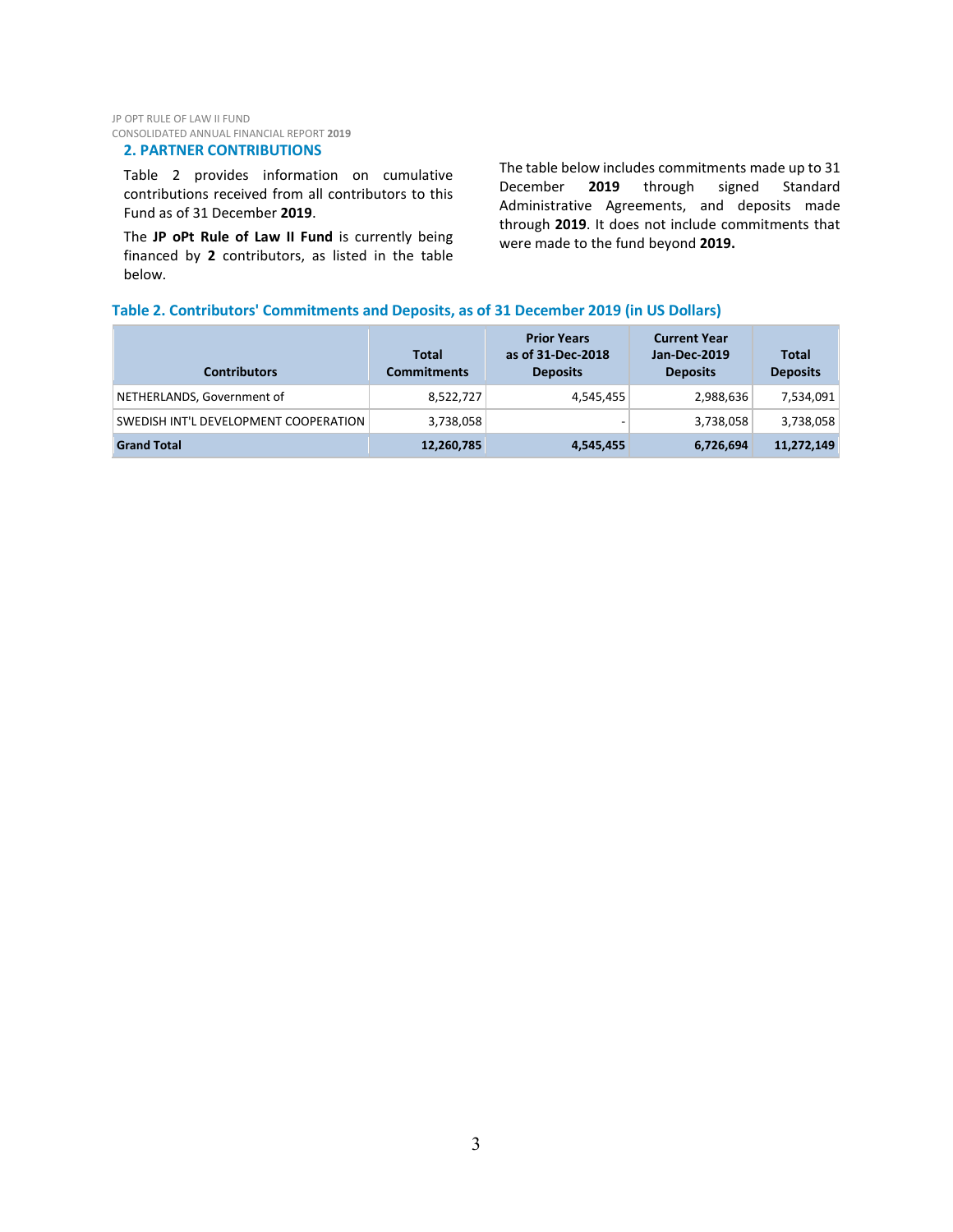#### **3. INTEREST EARNED**

Interest income is earned in two ways: 1) on the balance of funds held by the Administrative Agent (Fund earned interest), and 2) on the balance of funds held by the Participating Organizations (Agency earned interest) where their Financial Regulations and Rules allow return of interest to the AA.

As of 31 December **2019**, Fund earned interest amounts to US\$ **7,811**.

Details are provided in the table below.

#### **Table 3. Sources of Interest and Investment Income, as of 31 December 2019 (in US Dollars)**

| <b>Interest Earned</b>                     | <b>Prior Years</b><br>as of 31-Dec-2018 | <b>Current Year</b><br><b>Jan-Dec-2019</b> | <b>Total</b> |
|--------------------------------------------|-----------------------------------------|--------------------------------------------|--------------|
| <b>Administrative Agent</b>                |                                         |                                            |              |
| Fund Earned Interest and Investment Income |                                         | 7,811                                      | 7,811        |
| <b>Total: Fund Earned Interest</b>         |                                         | 7,811                                      | 7,811        |
| <b>Participating Organization</b>          |                                         |                                            |              |
| <b>Total: Agency earned interest</b>       |                                         |                                            |              |
| <b>Grand Total</b>                         |                                         | 7,811                                      | 7,811        |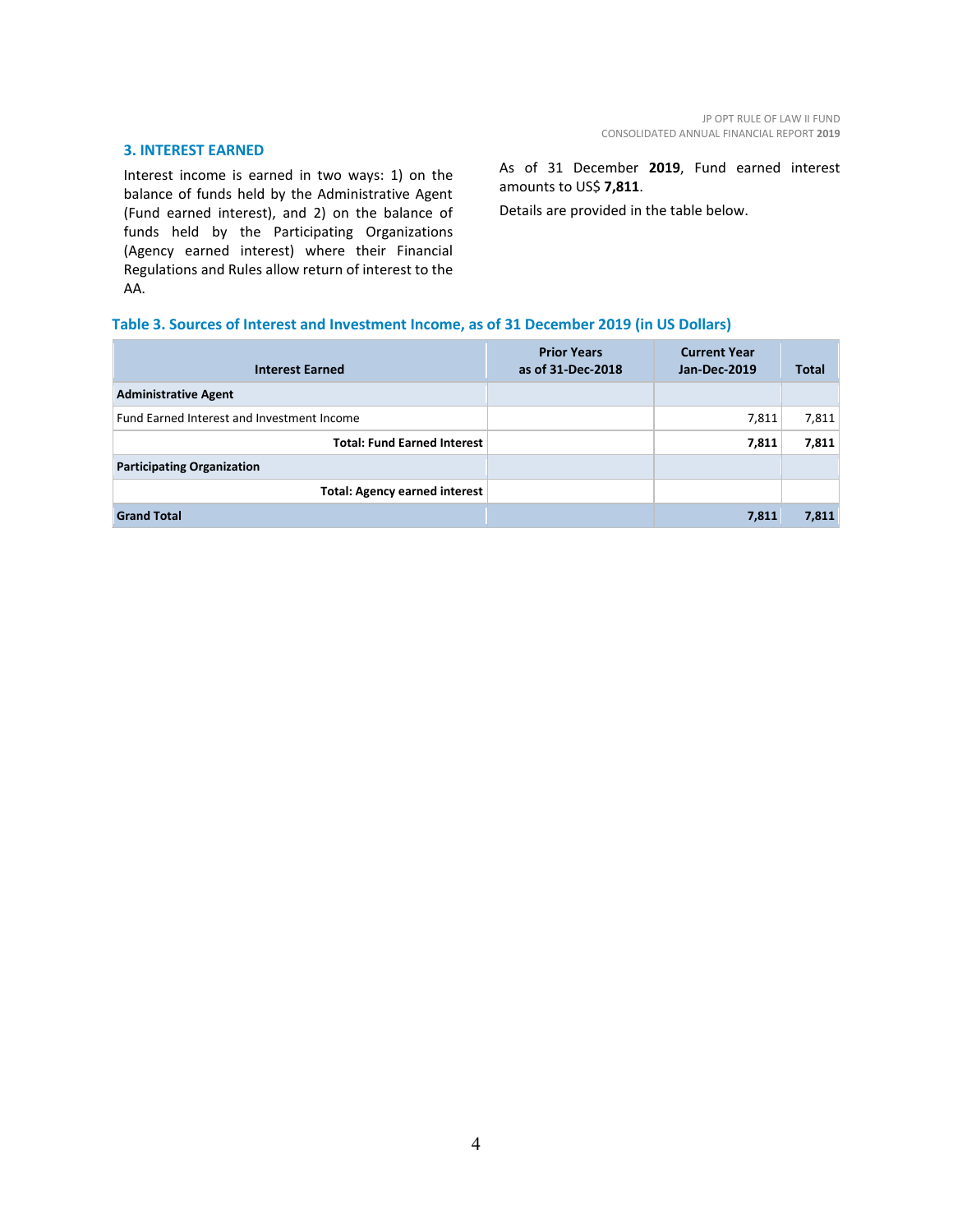#### **4. TRANSFER OF FUNDS**

Allocations to Participating Organizations are approved by the Steering Committee and disbursed by the Administrative Agent. As of 31 December **2019**, the AA has transferred US\$ **11,159,407** to **3** Participating Organizations (see list below).

#### **4.1 TRANSFER BY PARTICIPATING ORGANIZATION**

Table 4 provides additional information on the refunds received by the MPTF Office, and the net funded amount for each of the Participating Organizations.

#### **Table 4. Transfer, Refund, and Net Funded Amount by Participating Organization, as of 31 December 2019 (in US Dollars)**

| Participating<br><b>Organization</b> | Prior Years as of 31-Dec-2018 |                |                   | <b>Current Year Jan-Dec-2019</b> |                |                   | <b>Total</b>     |                |                   |
|--------------------------------------|-------------------------------|----------------|-------------------|----------------------------------|----------------|-------------------|------------------|----------------|-------------------|
|                                      | <b>Transfers</b>              | <b>Refunds</b> | <b>Net Funded</b> | <b>Transfers</b>                 | <b>Refunds</b> | <b>Net Funded</b> | <b>Transfers</b> | <b>Refunds</b> | <b>Net Funded</b> |
| <b>UNDP</b>                          | 2,880,000                     |                | 2,880,000         | 4,444,575                        |                | 4,444,575         | 7,324,575        |                | 7,324,575         |
| <b>UNICEF</b>                        | 720,000                       |                | 720.000           | 1,082,494                        |                | 1,082,494         | 1,802,494        |                | 1,802,494         |
| <b>UNWOMEN</b>                       | 900,000                       |                | 900.000           | 1,132,338                        |                | 1,132,338         | 2,032,338        |                | 2,032,338         |
| <b>Grand Total</b>                   | 4,500,000                     |                | 4,500,000         | 6,659,407                        |                | 6,659,407         | 11,159,407       |                | 11,159,407        |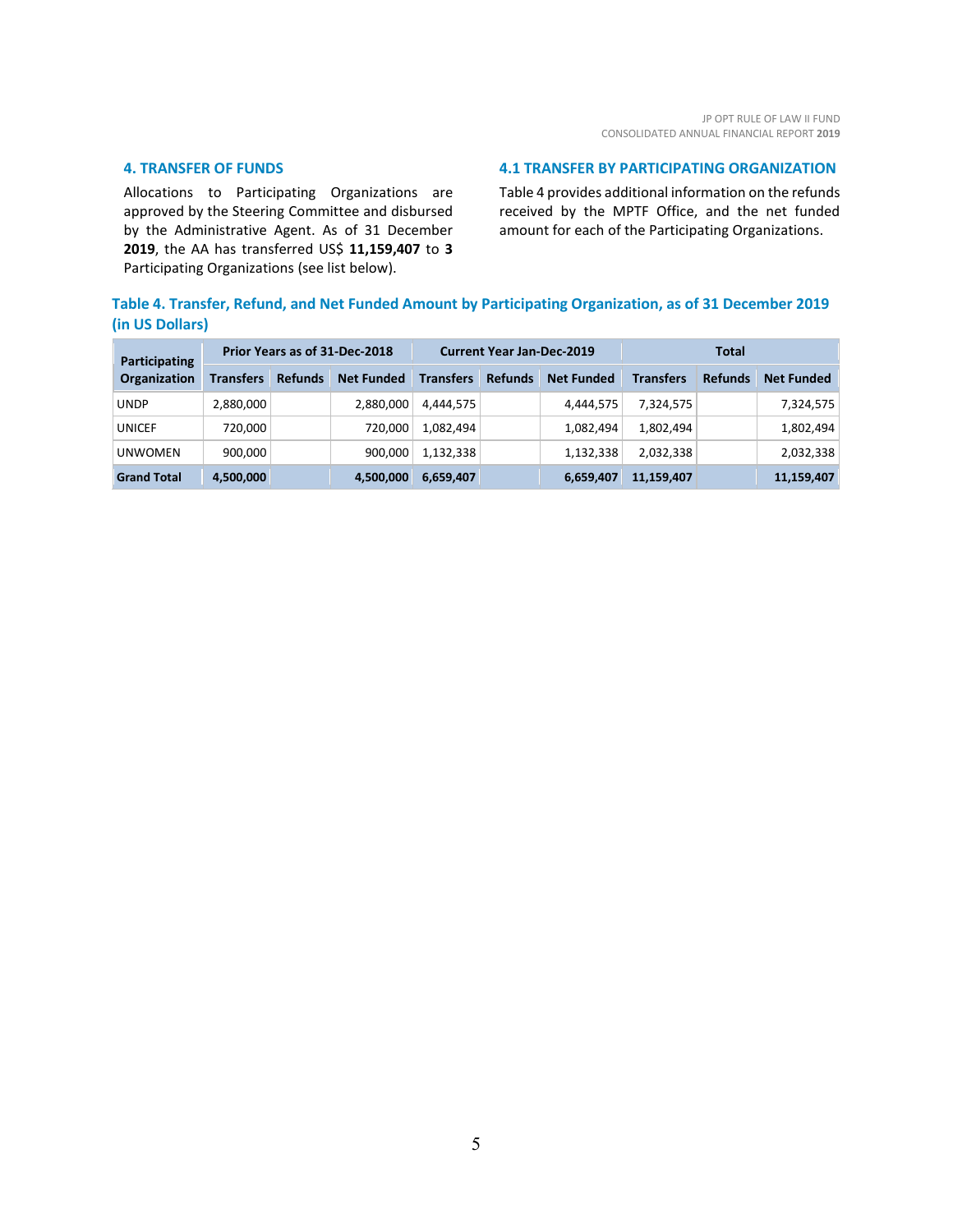JP OPT RULE OF LAW II FUND CONSOLIDATED ANNUAL FINANCIAL REPORT **2019**

#### **5. EXPENDITURE AND FINANCIAL DELIVERY RATES**

All final expenditures reported for the year **2019** were submitted by the Headquarters of the Participating Organizations. These were consolidated by the MPTF Office.

Project expenditures are incurred and monitored by each Participating Organization, and are reported as per the agreed upon categories for inter-agency harmonized reporting. The reported expenditures were submitted via the MPTF Office's online expenditure reporting tool. The **2019** expenditure data has been posted on the MPTF Office GATEWAY at [http://mptf.undp.org/factsheet/fund/JPS10.](http://mptf.undp.org/factsheet/fund/JPS10)

#### **5.1 EXPENDITURE REPORTED BY PARTICIPATING ORGANIZATION**

In **2019**, US\$ **6,659,407** was net funded to Participating Organizations, and US\$ **5,093,927** was reported in expenditure.

As shown in table below, the cumulative net funded amount is US\$ **11,159,407** and cumulative expenditures reported by the Participating Organizations amount to US\$ **6,423,184**. This equates to an overall Fund expenditure delivery rate of **58** percent.

The agencies with the three highest delivery rates are: UNDP (64%), UNWOMEN (48%) and UNICEF (43%)

#### **Table 5.1. Net Funded Amount, Reported Expenditure, and Financial Delivery by Participating Organization, as of 31 December 2019 (in US Dollars)**

|                                      |                    |                                    | Expenditure                             |                                            |                   |                           |
|--------------------------------------|--------------------|------------------------------------|-----------------------------------------|--------------------------------------------|-------------------|---------------------------|
| Participating<br><b>Organization</b> | Approved<br>Amount | <b>Net Funded</b><br><b>Amount</b> | <b>Prior Years</b><br>as of 31-Dec-2018 | <b>Current Year</b><br><b>Jan-Dec-2019</b> | <b>Cumulative</b> | <b>Delivery Rate</b><br>% |
| <b>UNDP</b>                          | 7,324,575          | 7,324,575                          | 893,629                                 | 3,773,853                                  | 4,667,482         | 63.72                     |
| <b>UNICEF</b>                        | 1,802,494          | 1,802,494                          | 100,618                                 | 682,779                                    | 783,397           | 43.46                     |
| <b>UNWOMEN</b>                       | 2,032,338          | 2,032,338                          | 335,010                                 | 637,295                                    | 972,305           | 47.84                     |
| <b>Grand Total</b>                   | 11,159,407         | 11,159,407                         | 1,329,2571                              | 5,093,927 <sup>2</sup>                     | 6,423,1846        | 57.56                     |

#### <sup>4</sup> *Ibid*.

<sup>5</sup> *Ibid.*

6 *Ibid.*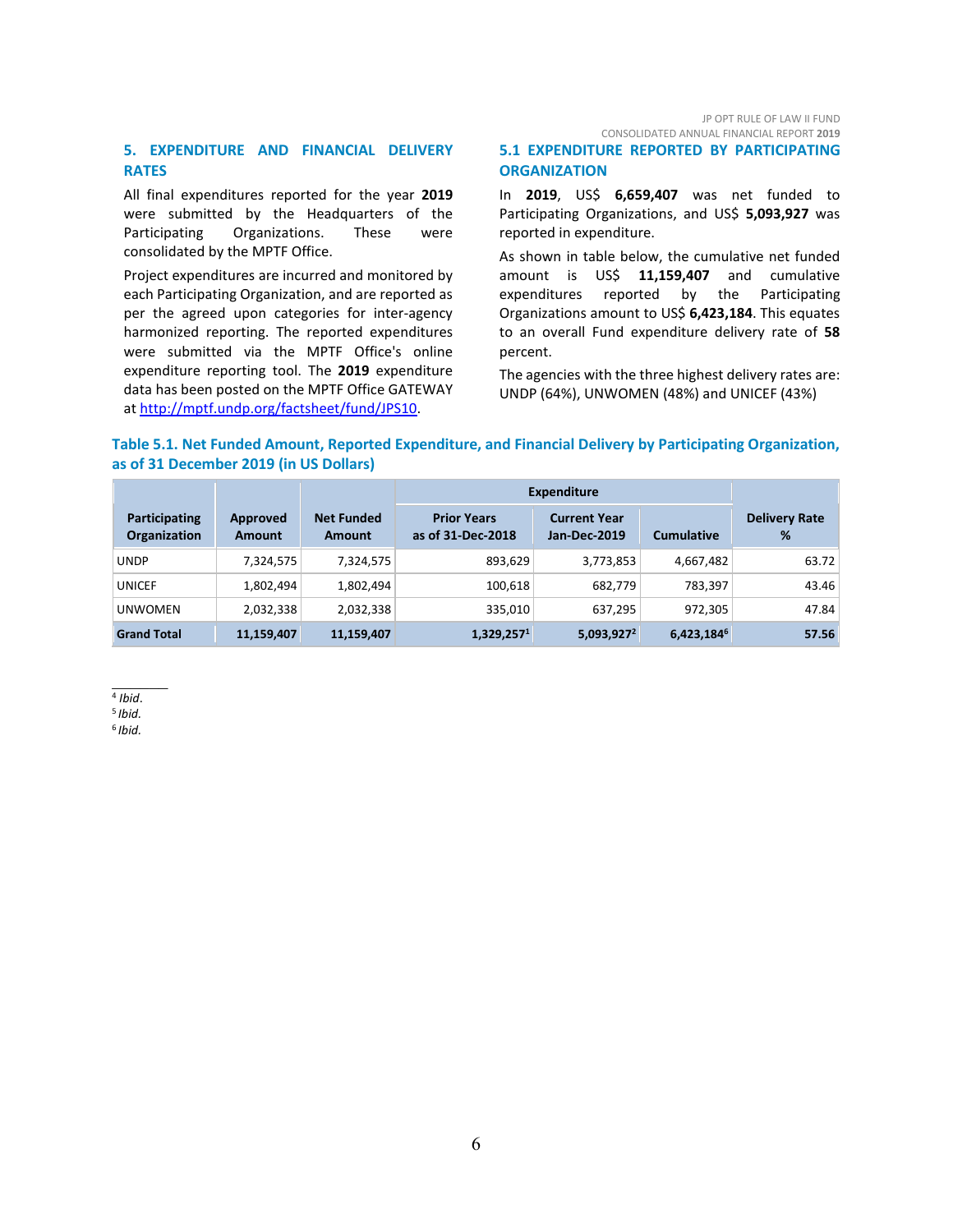JP OPT RULE OF LAW II FUND CONSOLIDATED ANNUAL FINANCIAL REPORT **2019**

#### **5.2 EXPENDITURE REPORTED BY CATEGORY**

Project expenditures are incurred and monitored by each Participating Organization and are reported as per the agreed categories for inter-agency harmonized reporting. See table below.

#### **Expense Categories**

- 1. Staff and personnel costs
- 2. Supplies, commodities and materials
- 3. Equipment, vehicles, furniture and depreciation
- 4. Contractual services
- 5. Travel
- 6. Transfers and grants
- 7. General operating expenses
- 8. Indirect costs

#### **Table 5.2. Expenditure by UNDG Budget Category, as of 31 December 2019 (in US Dollars)**

|                                              | <b>Expenditure</b>                      |                                            |              |                                                     |
|----------------------------------------------|-----------------------------------------|--------------------------------------------|--------------|-----------------------------------------------------|
| Category                                     | <b>Prior Years</b><br>as of 31-Dec-2018 | <b>Current Year</b><br><b>Jan-Dec-2019</b> | <b>Total</b> | <b>Percentage of Total</b><br><b>Programme Cost</b> |
| <b>Staff &amp; Personnel Cost</b>            | 348,600                                 | 1,358,919                                  | 1,707,518    | 28.78                                               |
| Suppl, Comm, Materials                       | 2,199                                   | 12,133                                     | 14,332       | 0.24                                                |
| Equipment, Vehicles, Furniture, Depreciation | 3,200                                   | 4,309                                      | 7,509        | 0.13                                                |
| <b>Contractual Services</b>                  | 665,806                                 | 2,453,249                                  | 3,119,055    | 52.57                                               |
| Travel                                       | 24,788                                  | 71,874                                     | 96,662       | 1.63                                                |
| <b>Transfers and Grants</b>                  | 40,513                                  | 406,868                                    | 447,382      | 7.54                                                |
| <b>General Operating</b>                     | 120,228                                 | 420,952                                    | 541,179      | 9.12                                                |
| <b>Programme Costs Total</b>                 | 1,205,334                               | 4,728,304                                  | 5,933,638    | 100.00                                              |
| <sup>1</sup> Indirect Support Costs Total    | 123,923                                 | 365,623                                    | 489,546      | 8.25                                                |
| <b>Total</b>                                 | 1,329,257 <sup>8</sup>                  | $5,093,927^9$                              | 6,423,18410  |                                                     |

**<sup>7</sup> Indirect Support Costs** charged by Participating Organization, based on their financial regulations, can be deducted upfront or at a later stage during implementation. The percentage may therefore appear to exceed the 7% agreed-upon for on-going projects. Once projects are financially closed, this number is not to exceed 7%.

<sup>8</sup> *See* fn 1.

 $\_$ 

<sup>9</sup>*Ibid.*

10 *Ibid.*